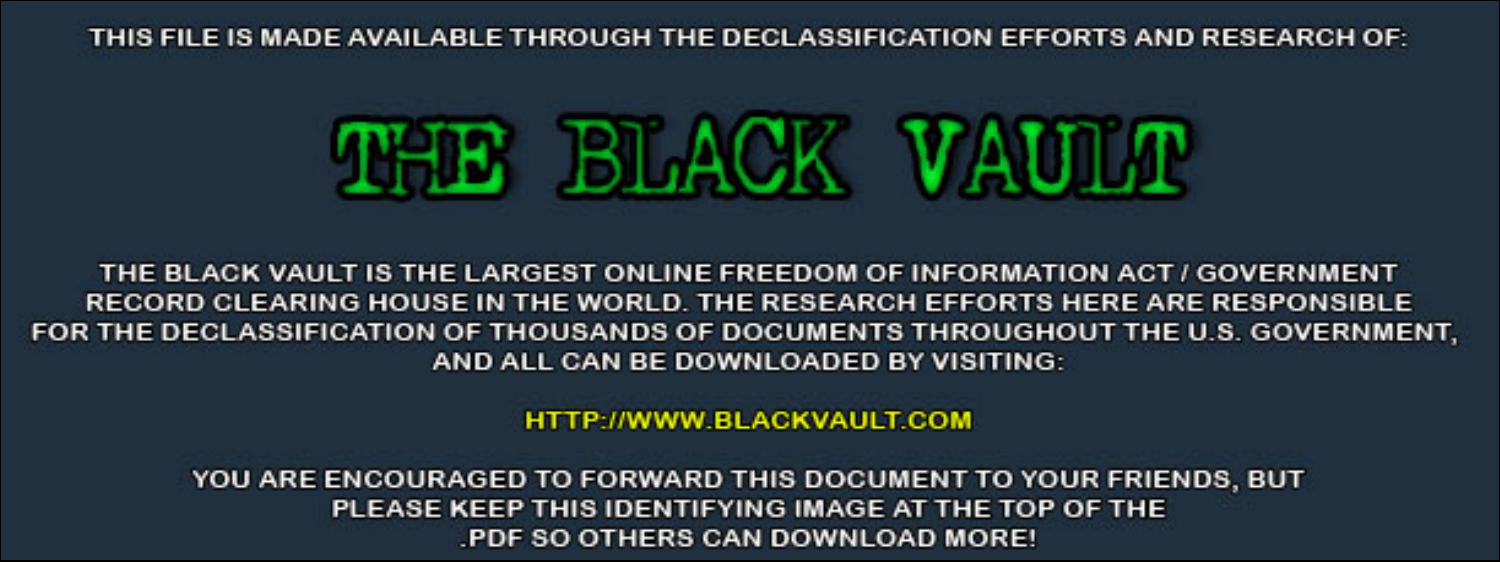| ٠. |         |                                                                                            |
|----|---------|--------------------------------------------------------------------------------------------|
|    |         | <b>APPROVED FOR RELEASE 1994</b><br><b>CIA HISTORICAL REVIEW PROGRAM</b><br>$2$ $U4ly$ 96  |
|    | TITLE:  | On The Accuracy Of National Intelligence Estimates<br>$\cdot$                              |
|    |         | and the company of the company of the<br><b>KIND OF BUILDING</b><br>AUTHOR: Abbot E. Smith |
|    | VOLUME: | <b>13</b> ISSUE:<br>Fall<br>YEAR:<br>1969                                                  |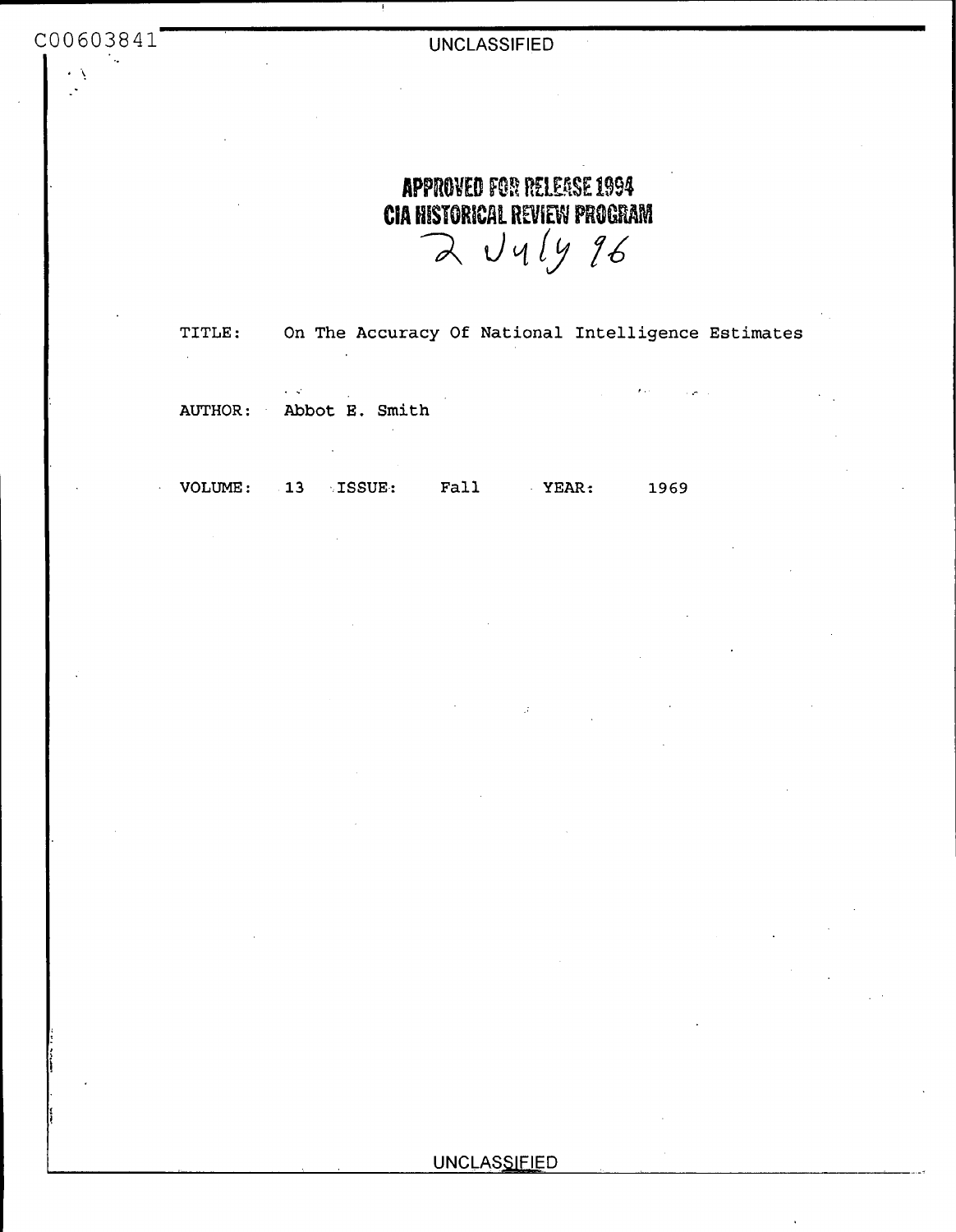C00603841

**UNCLASSIFIED** 

D 

A collection of articles on the historical, operational, doctrinal, and theoretical aspects of intelligence.

All statements of fact, opinion or analysis expressed in Studies in Intelligence are those of the authors. They do not necessarily reflect official positions or **views** of the Central Intelligence Agency or any other **US** Government entity, past or present. Nothing in the contents should **be** construed as asserting **or** implying US Government endorsement of **an**  article's factual statements and interpretations.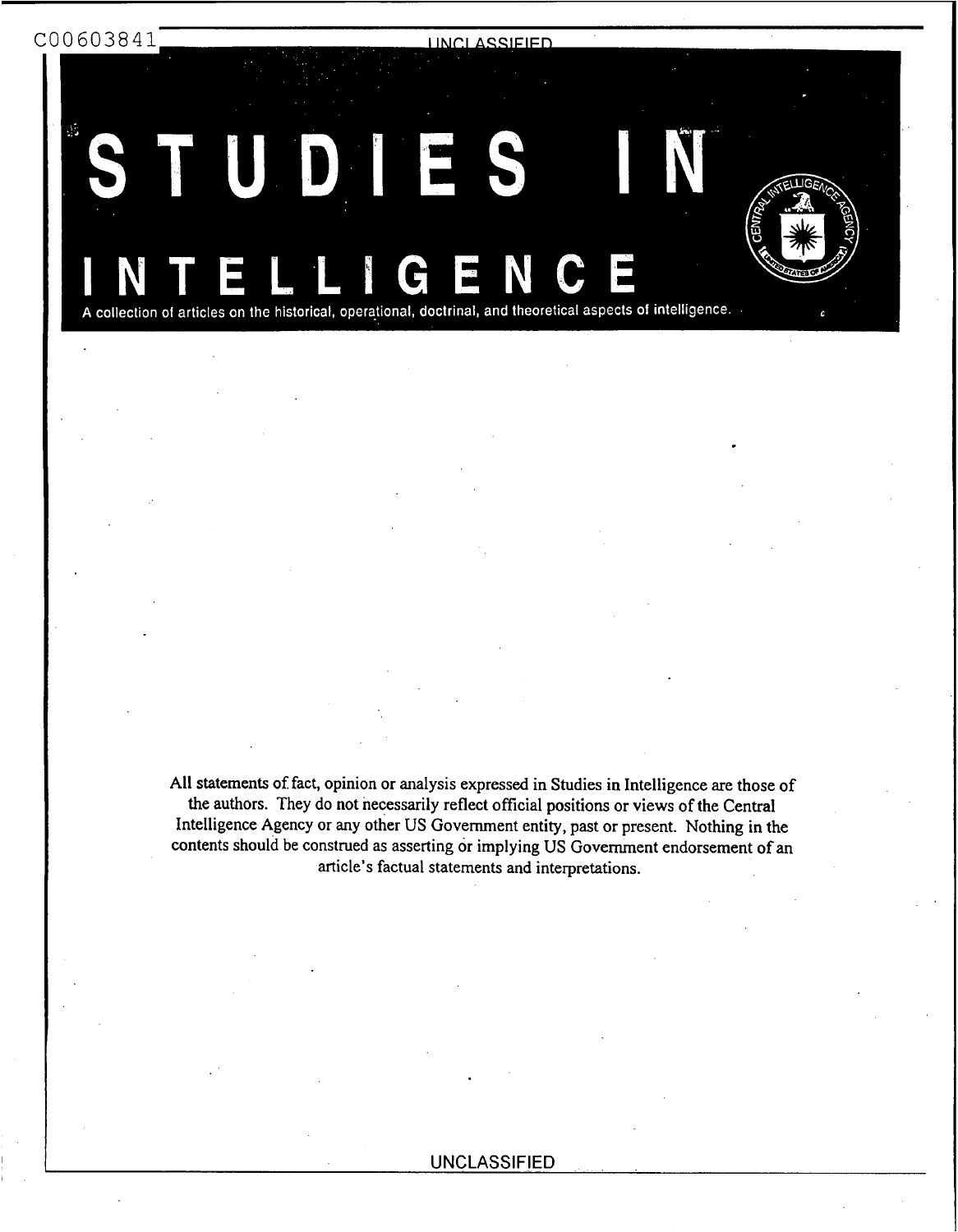# IC0 0 60 *3* 8 4 1 UNCLASSIFIED

*More* **on** *the* **theory and**  *practice of estimating.* 

## **ON THE ACCURACY OF NATIONAL, INTELLIGENCE ESTIMATES**

. <br> <br> , we find  $\omega$  .

## Abbot **E. Smith**

Whenever I talk about National Intelligence Estimates to an intelligence training course, or to any other group, someone always **ask: How** accurate have these estimates been; what is **your** score? The question is perfectly legitimate but my answer is usually vague and **unconvincing.** The purpose **of this** article is to **by** to **explain why** the answer is **so** unsatisfactory, and then to **explore** the problem further.

It would seem reasonable **to** suppose that **one** could get a **truly**  objective, **statistical** verdict on the accuracy of estimates. Go through the papers, **tick off** the right judgments and **the** wrong **ones,** and figure the batting average. I once thought that this could be done, and I **tried** it, and it proved to be impossible. The **reasons are various.** 

### *The* **Number** *of Estifitates*

**Since** National Intelligence Estimates began to be produced by their present methods in late **1950,** there have been some twelve or fifteen hundred of them. Each of these papers, however, contains a multitude **of** "estimates," that is, of statements setting forth **an ex**plicit or clearly implied judgment. Many of them also include one *or* more footnotes of dissent, conveying **an** opinion in conflict with the judgment in the text. I **am** sure **that** if one were **to try** and work out **an** accuracy **score** covering the product **of** nearly twenty years he **would** have **to scan** not less **than** *25,OOO* judgments, and probably far more. Even if one tested no **more** than ten or a dozen **NIE's** he would find several **hundred** statements to be checked.

Most of these are restricted judgments, frequently appearing in subordinate clauses, **and usually** introduced because they contribute background to a **more** contentious or consequential estimate. **Most** of them were probably not questioned or **discussed.** I **'would**  guess that the vast preponderance of them were quite correct. And *if* we assume for the **moment that** they could **all be &&ed, and**  that **Q5** percent **of them** did in fact *tum* out **to be** right. **I stiU doubt** 



**25** 

, ,L. **.a** . ... , *:..y.* 

فللأخذ كورب أرجون والمنا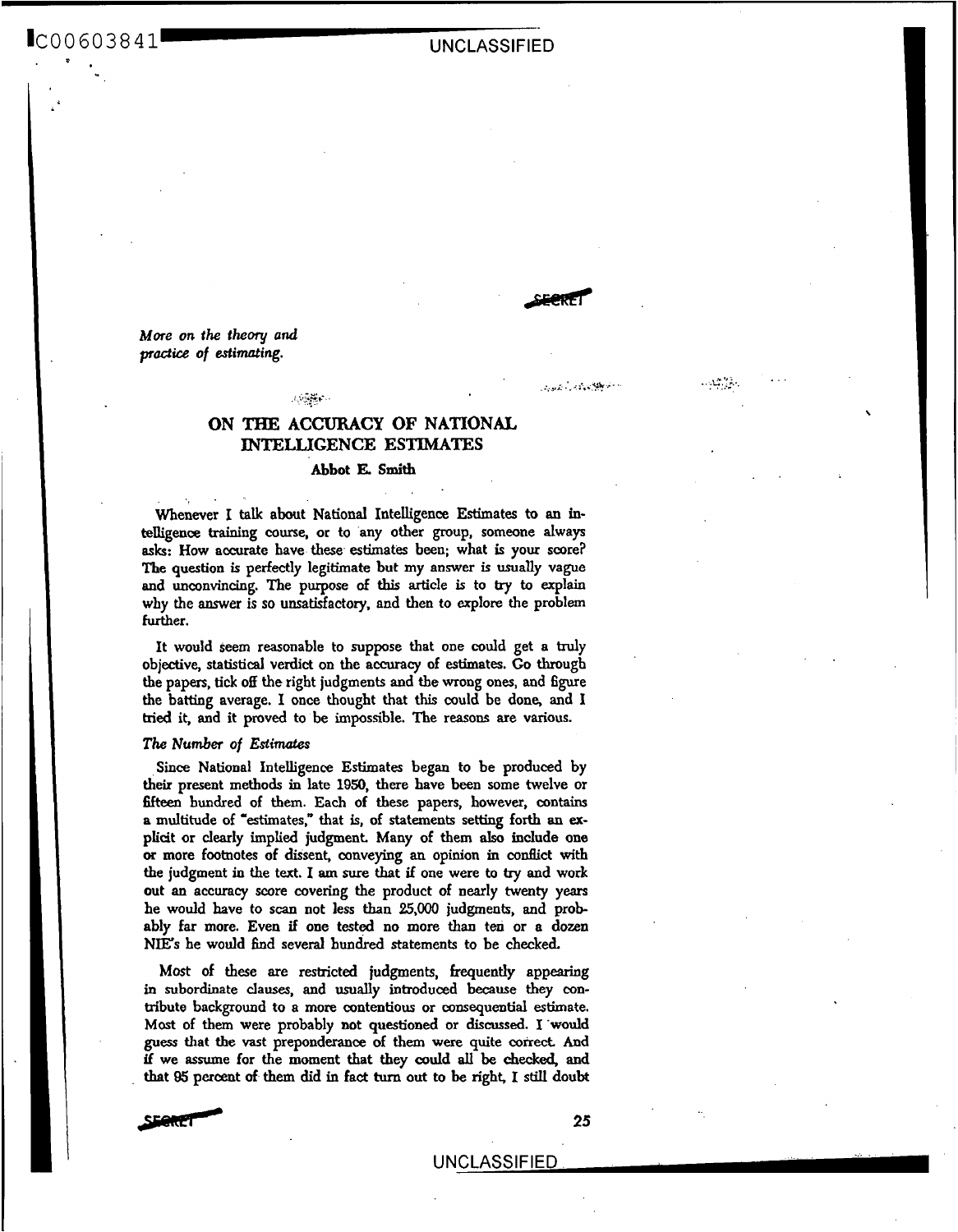seeker **On Accuracy On Accuracy** 

16. L

计光谱器

that **we** would be **rustified** in swelling with pride. **Most** of **them wem** simply **too** *easy.* Although indubitably **matters** of judgmeat, they **were** not matters of **diffidt** judgment In **short** the **batting** average, *if* it were arrived **at,** would be **worth** about **as** much **as** the batting average of a major league team playing against a scrub outfit in a **sandlot.** This is why a complete, objective, and **statistical** tally . would not be worth doing.

- \_\_\_

**To be** sure, we must not presume that because **an** estimative judgment appears in a subordinate clause it is necessarily inconsequential. Consider a sentence beginning: **Since** the Soviet leaders will not in the **near** future **cease** to **distrust the** United States . . ." If **this**  clause should prove **wrong,** not **only** would the rest of the sentence **be** unsound but **the** foundations of most **estimates** about Soviet policy would be undermined. Nevertheless, **this** is not a judgment which anyone would score high on a list of estimative triumphs. But suppose again **(as** might well have happened) that sometime in **1958 or so a** sentence had begun: "Since no change **is** to be expected in the Sino-Soviet relationship . . ." Such a clause would **certainly** in hindsight **rank high on** a list of egregious **mors,** yet it is not likely that in **1958** it would have **been** seriously questioned.

Common sense tells **us that** a **box score** of estimates must be selective if it is to mean much; it must take account *ody* of the **fmportant** judgments. **In** saying **this,** however, we have left behind **the** wholly objective approach. Doubtless there **are** many **estimates**  which everyone would agree to be important, but there are many **others** on **which** opinions would differ. The hard fact of life **is** that the high-level consumer of NIE's---the only person whose opinion really matters-is apt to judge the whole output on the basis of two or thrèe estimates which strike home to him. If they prove correct, NIE's are good; if incorrect, they are bad.<sup>1</sup>

**26** \_EeFnrs-

**<sup>&#</sup>x27;Incidentally,** from **a strictly professional point of** view **the intenigence atimator would often rank his surressec and failures differently from the way the consumer would. For example, I lcnow of several difficult estimates wbich proved**  wrong, and wrong because they showed a failure to grasp the nature of forces **at work** *in* **a dtuation;** these **grieve me greatly, though so far as I am aware no high-level consumer ever noticed** them. *And* **there have been some which received hi& praise, but gave me little satisfaction; they were too** *easy.* **or they were merely**  lucky.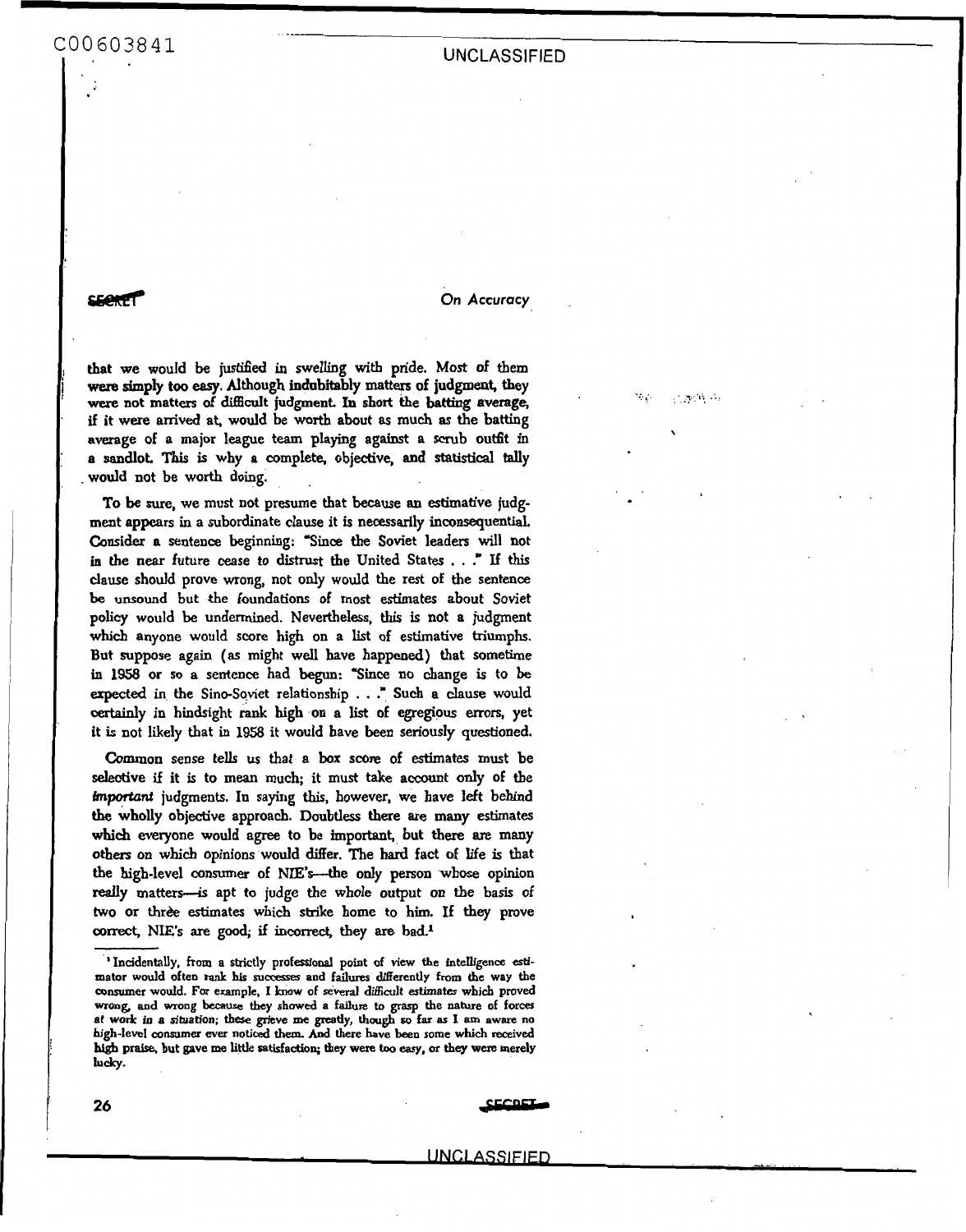*On* **Accuracy** 

**SECRET** 

## *The Difficulty of Checking*

**A** great **number of** the judgments **rendered** &I **NDE;'s** cannot be *checked* **at** *all* **as to** validity; **the** facts are **not** available. This **is**  bound to **be so;** it is **no** reproach to intelligence &llection *or* **research.**  We estimate, for example, that **political** leader **X** is in serious trouble, but **then** it turns out that **nothing much comes of** it, and we may never **bow** whether he really was in trouble, or, if he **was,** whether #'was **serious.** Or we estimate that if the United States undertakes **a given** *course* of action **the response** of other countries will **be**  *such* and **such;** but the United States never undertakes that action, and we never **know** whether we were right or **wrong.** There *are*  of course **a** great number **of** "contingency" **hates,** *in* sentences beginning: **"If** *such* and **such** happens, then **so and so** will probably follow." But the **contingency** never *occurs,* **and the estimate** *can* never be objectively checked.

Often those judgments **which** can be checked have to be scored **as partly** right and **partly** wrong; we would view **them as** "right **on** the whole," or as "wrong by and large." Or again, suppose we have made **an** imprudently precise estimate, *as* that the **Soviets** will at **a** given time have **500 missiles of** type **X, and** then they **turn** out **to** have 510. Conceivably this might be an important error; more likely it would be considered negligible. But **how** many more than **500** would they have to have before **the** estimate should forthrightly be deemed **wrong?** 

### *Estimative Formulations*

**The drafters of estimates** are deeply **conscious** of *two* obligations: *to* distinguish **between** statements of estimate **and** statements of fact, and to convey **as** clearly **as** possible the degree of confidence with **which an** estimate is delivered. **On the** second point **Sherman** Kent has written in this periodical. His injunctions may be simplified as follows: since the degree of **confidence must usually** be conveyed **in**  words, these words should **as** far as possible be **uniformly** used and **with full understanding** of their **meaning;** for example:

**a. Sometbing -is possible"** *or* **"may be"** *true.* This **constitutes no judgment of probability; it is in** *&ect* **a statement merely that the thing under amsideration is not out** *of* **the question. But the fact that it is mentioned at dl**  constitutes **e judgment that it is something wurth bearing in mind,** 

**b. Something is 'probable" or 'likely";** this **means that there is about a** *80*  **or** *85* **perceot pbabflity** *of* **it's occurchg** *01* **beiog** *true.* 

Let us see how this affects the matter of scoring.

*sBZRE7- 27*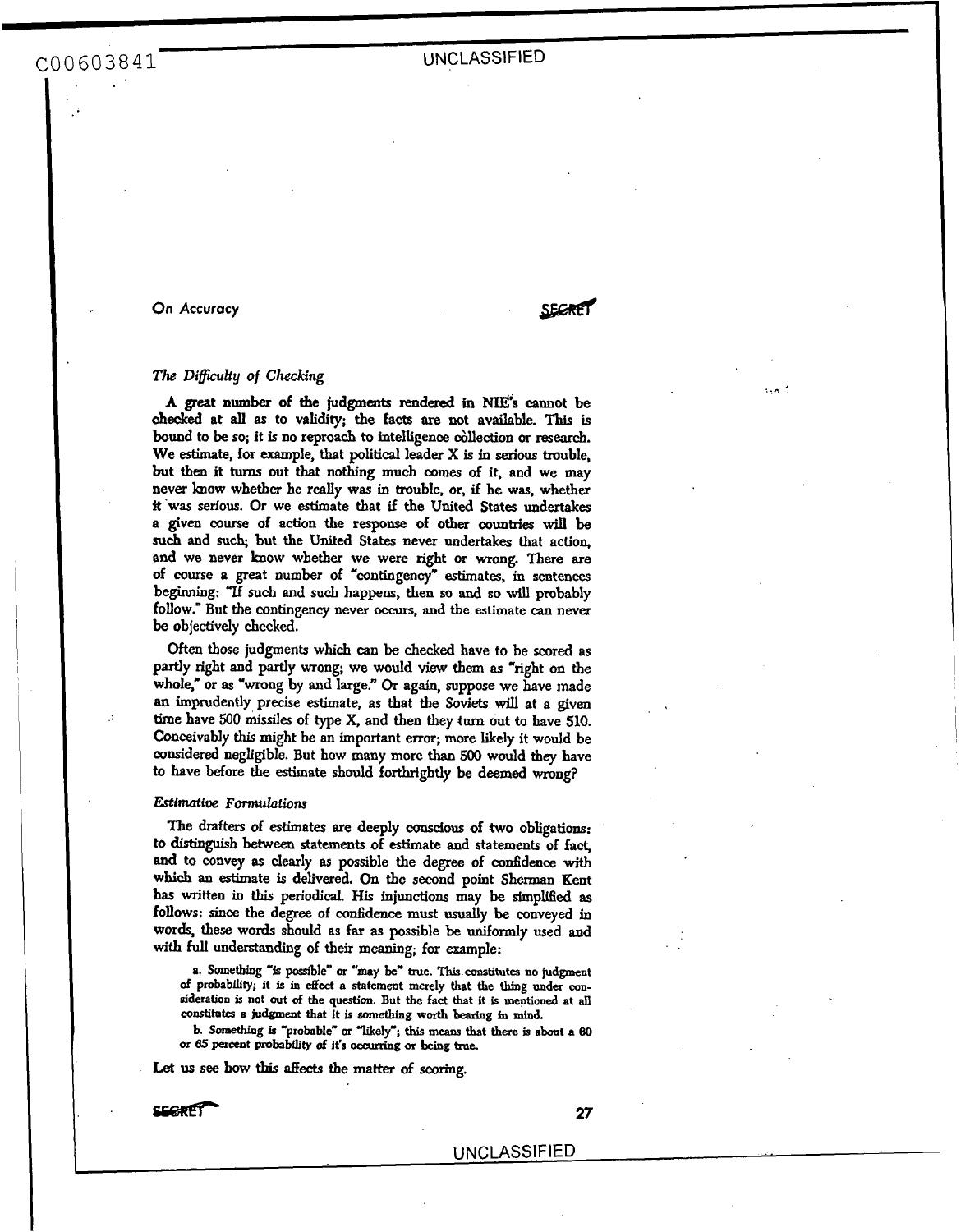**SECRET CONFIDENTIAL CONFIDENTIAL CONFIDENTIAL CONFIDENTIAL CONFIDENTIAL CONFIDENTIAL CONFIDENTIAL CONFIDENTIAL CONFIDENTIAL CONFIDENTIAL CONFIDENTIAL CONFIDENTIAL CONFIDENTIAL CONFIDENTIAL CONFIDENTIAL CONFIDENTIAL CONFID** 

First, suppose that an NIE says that "it is possible" that such and  $s$ **uch** may occur, and then it occurs. We could score this as a correct estimate, which it **was.** But *since* a very large **numbex** of things **are**  "possible," was it really the kind of judgment that deserves to register **a plus** for the perspicacity of the estimators? Perhaps it was, and perhaps **it** wasn't; that will depend *on* **what** we were talking **about.** 

Now suppose that the NIE says that something will "probably" *occur,* **and** it does not. The estimate was **strictly** not **100** percent **wrong,** for it only gave the event about a **60** percent chance of **occurring;** perhaps it should be scored **as** *60* percent wrong. But pause **a moment,** and suppose that somehow we come to realize that there never had **been** any appreciable chance of the event occurring; then the estimate **was** really about **100** percent **wrong. Or** suppose that we come to **know** that there **was** indeed **a 60 percent chance of its** *occur*ring but that something happened-perhaps even **an** act **of US**  policy taken **as** a consequence of the NIE-which prevented it **from**  OCNITiDg; then the estimate was **100** percent right-or **was** it?

It ought to be observed that while the subtleties of the preceding paragraph complicate the problem of making **an** objective and *sta***tistical** study of **the** validity of **NIEs** they are of **no** consequence in **real life** The high-level consumer pays little heed **to** qualifications. If he is interested in a judgment that something "probably" will happen, and **if** it **turns** out not to happen, he denounces the estimate **as** 100 pacent **wrong,** period. The saddest example of **this** was seen in **the ill-starred** estimate of **19** September 1962, issued *8s* the Cubad **missile aisis** approached. That paper discussed at some length the possibility that the Soviets would put "offensive" surface-to-surface missiles in **Cuba.** Nowhere does the estimate declare even that the Soviets would 'probably" not **do so;** the presentation **was** obviously labored, **difficult,**  and inconclusive. Yet the late Senator Robert Kennedy, after the dust had **cleared** away, wrote **as** follows in **his book,** *Thirteen* **Days:** 

**"No one had expected or anticipated that the Russians would deploy surfaceto-surface ballistic missiles in Cuba.** 

**"No official within the government had ever suggested to President Kennedy that the Russian build-up in Cuba would indude strategic missiles.** . . **"The** *iaSt* **estimate before** *our* **meeting of the 16th of October was dated the 19th of September, and it advised the President that without reservation**  the U.S. Intelligence Board, after consideration and examination, had concluded that the Soviet Union would not make Cuba a strategic base..."

**This** brings me **to** the next **point** 

**28** *SuteF*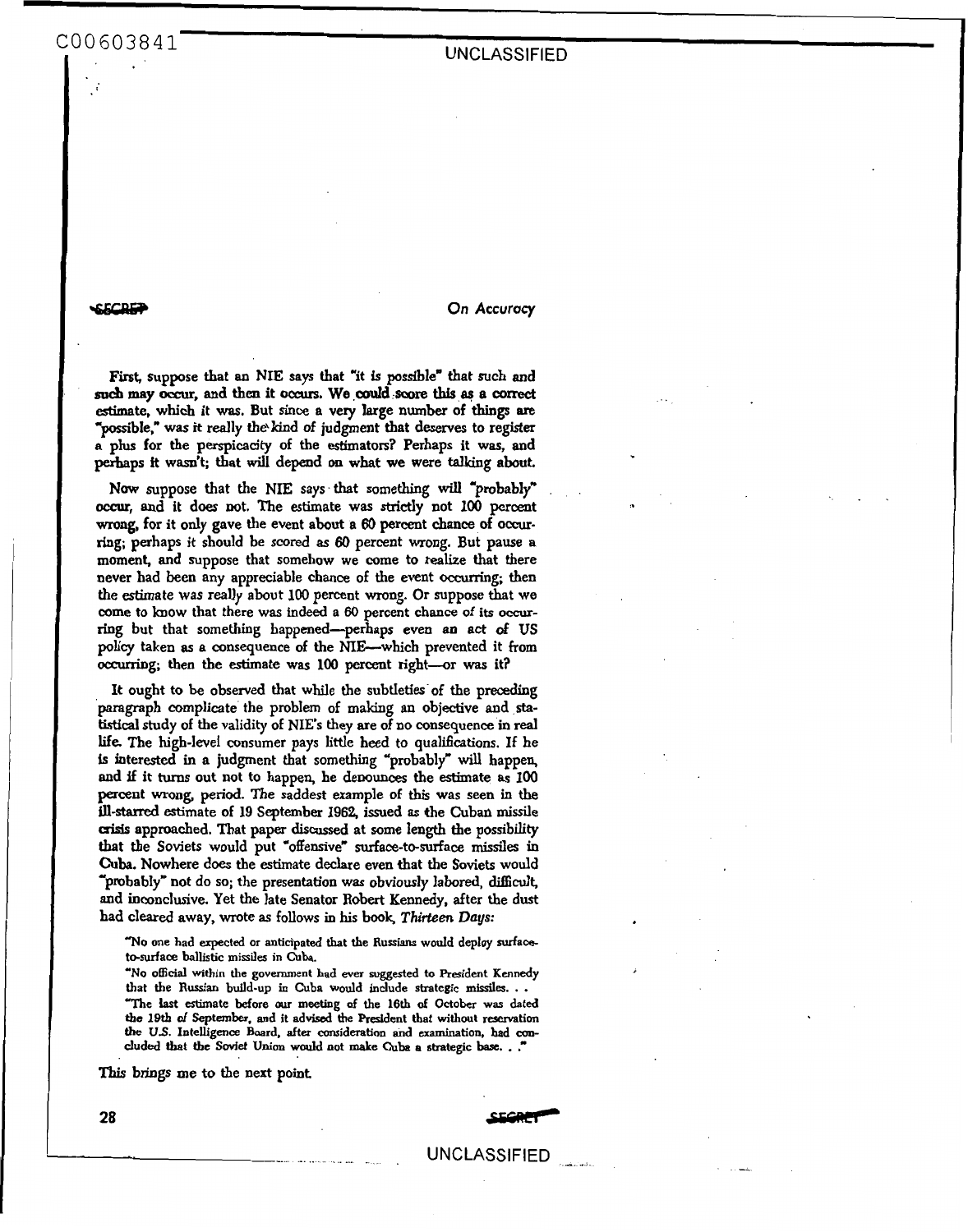**On** Accuracy

## *The Discrete Statement and the* **Context**

Neither Senator Kennedy nor the many others who condemned **that** NIE on Soviet **missiles m Cuba** were altogetber **wrong** in doing **so.** The text **of** hat paper **was** labored and inexplicit. I **think** that **<sup>a</sup>** reader might well have understood that it showed the intelligence **community to** be beset by the gravest doubts **and concerns.** Nevertbeless it conveyed **an** unmistakable **impression** that the Soviets would probably not do what they did. One may **welI** say that in **drafting** those passages we ought to have followed Sherman Kent's edicts and come out with a clear-cut statement that the act was improbable; **as** it turned out we might **as** well have **been** killed for **a** sheep **as a**  lamb. But it was the weight and impact of the context that carried the judgment, rather than any explicit statement, What the estimators probably wanted to convey was something like this: "We really think **jt** unlikely **that** the Soviets will do **this thing, because** it would be out **of accord** with their conduct of **&airs** in the past, and probably turn out to be **disastrous** for them; nevertheless, with **the evidence as** it is, and bearing in mind the gravity of the matter, we think that **the risk**  of their doing it is **so** great that the **US** Government should provide for the contingency that it may happen." My **concern** at the moment **js** with the question: Supposing **that** the estimate had in fact said these words or their equivalent, how would its **validity** have **been**  objectively **scored? Still,** I suppose, **as wrong.** 

Most **NE'S** *are* Dot **so** dramatic in **their** implications, yet a great many convey their message by the context, or rather by the total text. **They are** something **more than** collections of discrete statements. Many address questions such **as these:** what is **the situation** and what **the** prospects in country **X;** what is the trend of Soviet **military policy;**  what is the nature **and** dimension of revolutionary potential in **Latin**  America; and *so* **on.** The validity of such papers depends **only** partly upon the accuracy of each particular statement in them. It must **also be** judged by the impact and tone of the document **as a** whole-the **choice** of facts which are cited, the distribution **of emphasis, the**  cogency of argument, even the literary **quality. I think** that *such* **a**  paper could be **basically** correct even though it had **a** great **many**  statements which proved incorrect, and basically wrong even though **many** statements were accurate.

Sophisticated **estimating indeed** ought **almost always** to **be something more than** bald prediction. **The course** of events is **seldom** 

**esercity** 29

<u>.</u>

\_. UNCLASSIFIED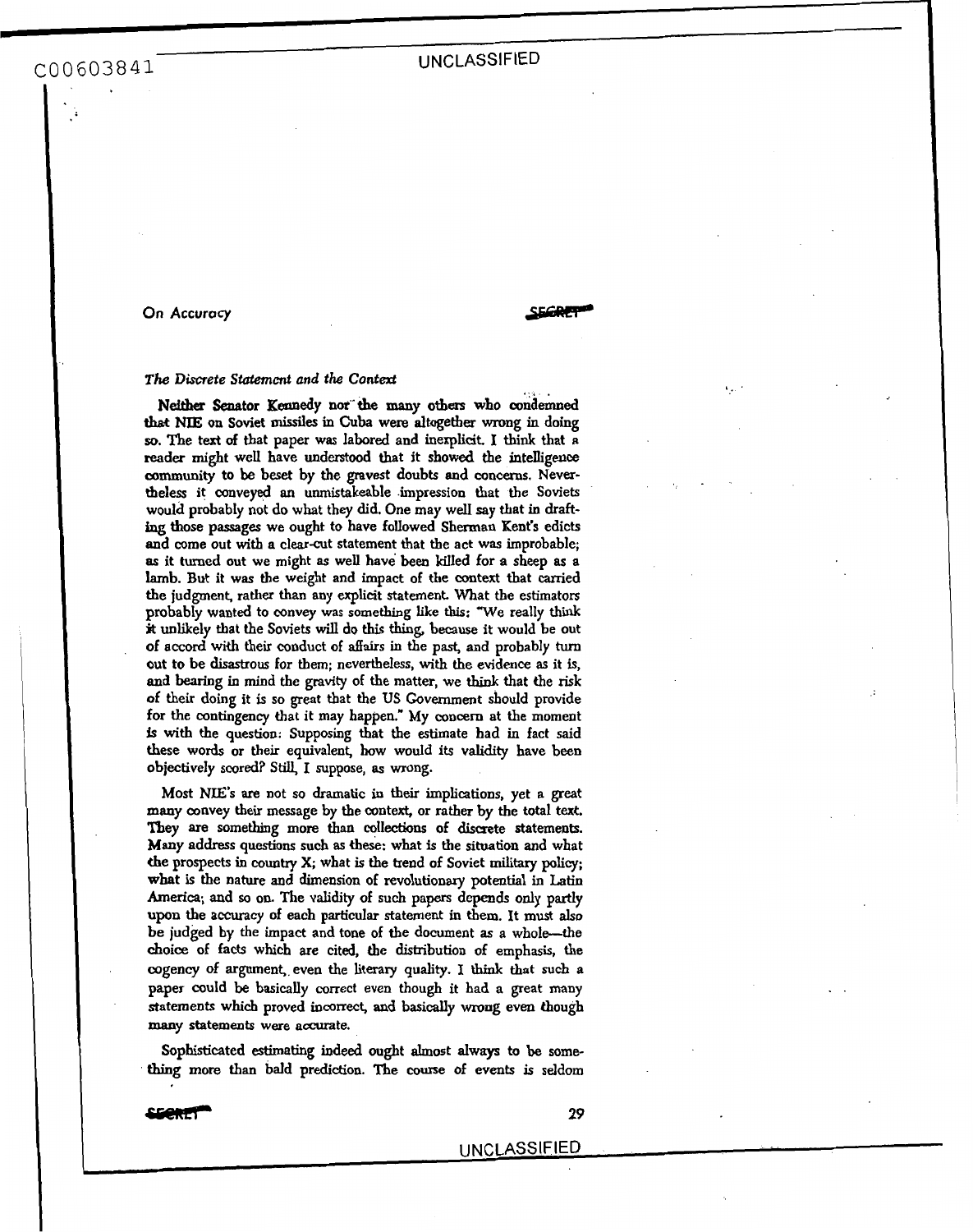*30* 

**example 20 Accuracy** On Accuracy

fnevitable **or foreodahed,** even though bindsight **often** makes it **look trends** and forces at work, identify the **contingent** factors or variables which might affect developments, and present a few alternative pos**sibilities** for the futute, *UsUBuy* with some judgment **as to** the relative likelihood of one or another outcome. Occasionally such a paper can afterwards be deemed precisely "accurate"; more often it will be difticult to arrive at **a** verdict in any **fashion** which **can** in the strictest *seax* **be** *called* objective. It may be **a** very long time indeed before we "know" the causes and background of great events. We still get **a new** analysis, every year or **so, of** the **forces** that led to the American Revolution; how **soon** shall we arrive at objective truth about the forces currently at work in Southeast **Asin? that way. A good** paper **on a** ccnnplicated **subject should describe the .i** 

What it comes **to** is **this: a** complete, **objective, statistical** audit of the validity of **NIE's** is impossible, and even if it were possible it would provide no just verdict on how "good" these papers have been. Like the Bible, the *corpus* of estimates is voluminous and uneven in quality, and almost any proposition *can* **be** defended by citations from it. Obviously, if we *are* to make estimates at **all** we shall sometimes **make** wrong **ones.** Ah assiduous and hostile critic could certainly make up **an** extensive list of **errors,** some of which would be grievous. And **a friendly** compiler could counter with **a** massive collection of correct judgments. **I** usually say to the **training** course that, **being knowledge**  able about the contents of **NIE's, I** believe that **on** the whole they have been **"good."** But **it** may well be thought that mine is **a** biased verdict, and moreover that since I am a maker and not a consumer of estimates **my opinion** does not matter anyway.

**Seldom** if ever **does** a consumer of consequence pronounce on the virtue of **NIE's as a** whole, though comments **on** particular papers or particular judgments have been frequent. The **more** emphatic of these comments are almost always adverse, **since** attention seems more likely to be gripped **by** an important estimate that has gone **sour than** by one that **has turned** out right. This is natural enough; it **distresses** but **does** wt astonish the estimator. *Once* in **a** while, how**eveq'tbe** temptation to some **sort of** rejoinder is almost irresistible, and in the following **section** I indulge myself.

*On* **1** August **1969,** Senator **Thomas** J. Dodd delivered **a** *speech* in the Senate during the debate **on** the Safeguard program. **A** part of **this** 

## **UNCLASSIFIED**

SECRET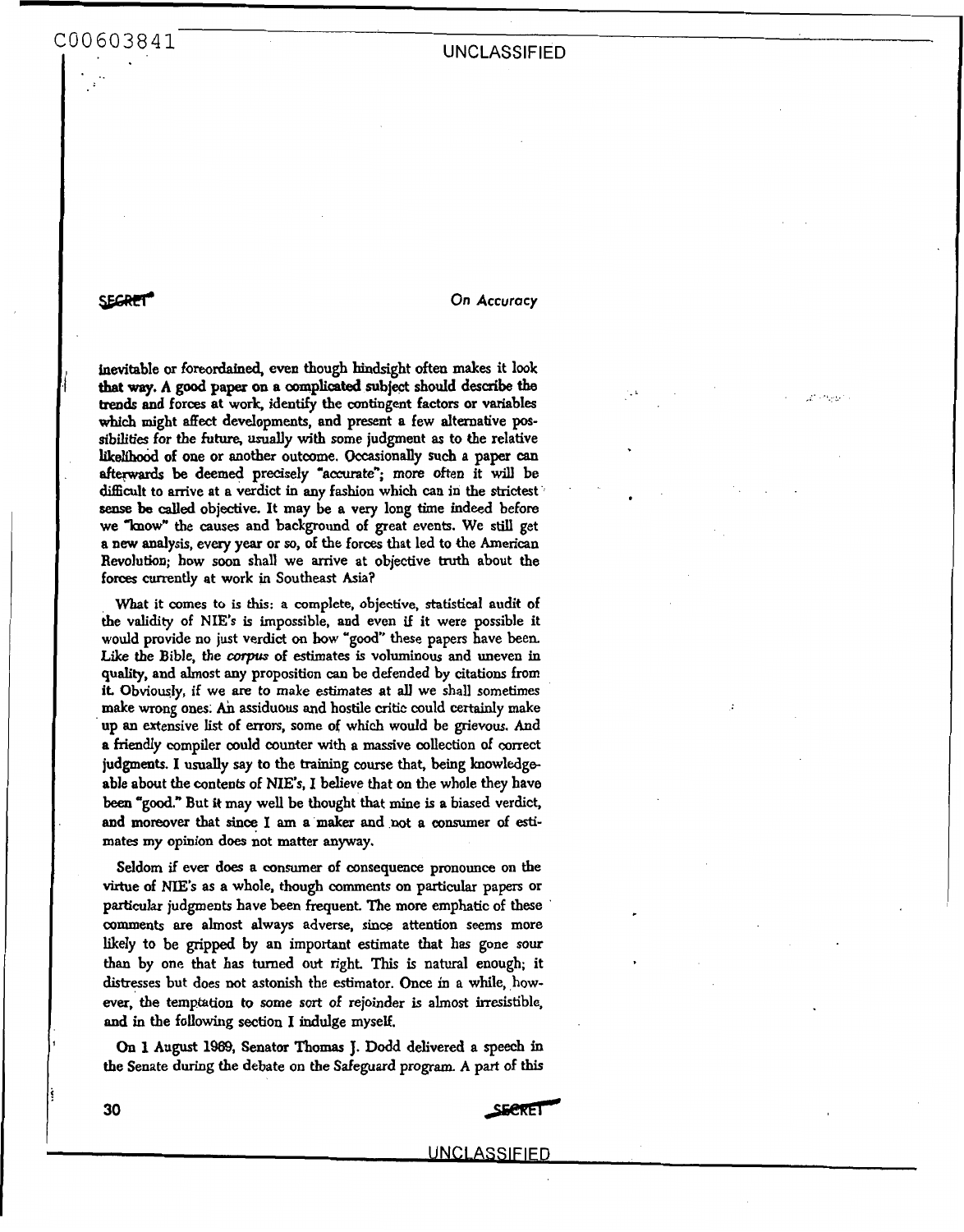## **UNCLASSIFIED**

**On Accuracy fsciial CEGAP** 

*speech* was devoted to the achievements, or non-achievements, **of US**  intelligence, and the theme was essentially in the following sentence:

The American intelligence community, although it has performed well in **certain** situatious, **has not** been **impressive when estimating the intentionr and**  plans of our adversaries.

*The* Senator went *on* to **support this** contention **by a list of** *specifics,*  **beginning** with the failure **to warn** of the **North Korean** Communist **attack on South** Korea, the subsequent intervention of the **Chinese Communists,** and the **earlier** Soviet **initial** explosion **of the A-bomb. Leaving** these aside **(because** they *occurred* prior *to* **the** existence of **the** present **machinery** for coordinating **National** Intelligence **Esti**mates) let **us** examine some **of the others.** 

**a** The intelligence **community** "failed to predict . . . accurately the Soviet **H-bomb."** 

*Our* **performance** in **this** respect represents in fact one of those **many instances** where we were either good or bad, depending **on** *the* way one **looks at it.** We did fail *to* predict it "accurately." Yet **an** estimate in March 1953 said that field testing of a thermonuclear device **was** possible by mid-1955, and further **that** it would be unsafe to assume that the **Soviets** would **not**  have **a** workable thermonuclear weapon **by** mid-1955. *On* 18 August 1953, another NIE said that field testing might occur at any time. Soon afterward it was confirmed by analysis that **the first** test bad **m** fact taken place on **E?, August.** 

**b. "In** 1956 [the intelligence **community]** failed to **alert us** to **the Soviet invasion of Hungary** . . . And, despite **warning** signs **which** many of **our** lay **experts** took **seriously [it] was also dis**posed to discount the possibility that the Red Army would invade Czechoslovakia to depose the Dubcek regime.\*

It is true that neither the **invasion** of **Hungary** in **1956** nor that of Czechoslovakia in 1968 were forecast in National Intelligence Estimates, which represent the consensus *of* tbe intelli**gence community;** in fact **no such** coordinated papers were prepared **on these** situations in the **months** immediately pre**ceding the invasions. In both** cases, bowever, **and** especially that **of** .Czechoslovakia, various estimative **memoranda** and *current* intenigence publications reported **the** *state* **of high** ten**son and tbe Soviet** *miLtary* build-up. Without **saying** that invasions **were** likeIy, these **papers** emphasized that **they** were

**ECRET** 31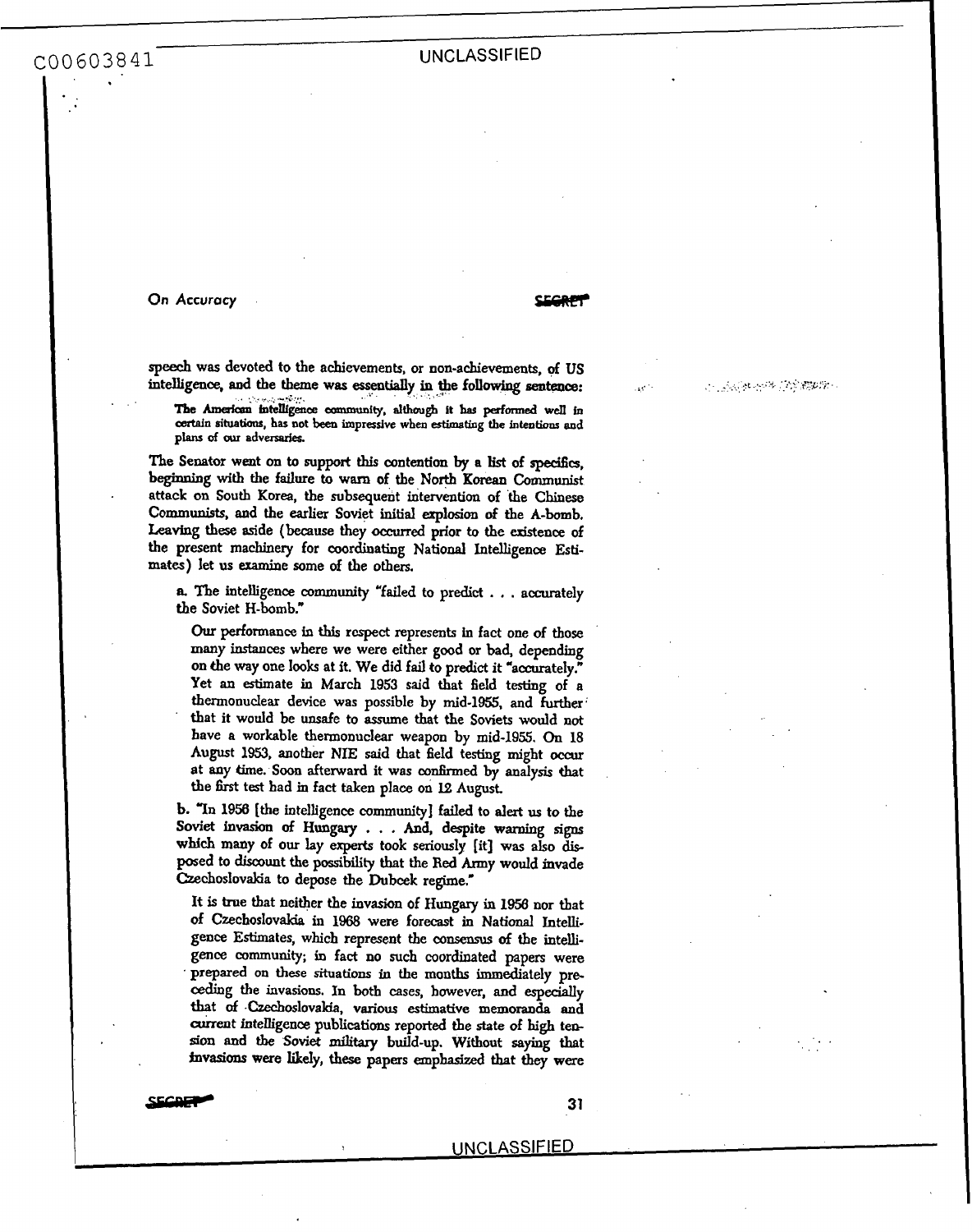**SECRET** 

**On** *Accuracy* 

possible, **and** were surely under consideration by the Soviet leadership. The US Government was made aware that the tmasions might *occ\n,* though it **wns** not assud **that** they would *occur.* 

**c** "In the **period** immediately before the Cuban missile *crisis,*  the advance **consensus** of the intelligence professionals **was** that the Soviets would not tempt the fates by deploying nuclear mis**des** in Cuba"

I have discussed **this** above, concluding that despite various **qualifications** that might be made, the Senator's verdict is essentially correct. With respect to the **perfomaace** of the intelligence community, however, an additional quotation from Senator Kennedy's book is appropriate: "The important fact, of **course,** is that the missiles were uncovered and the informa**tion** was made available **to** the government **and** the people before missiles became operative and in time for the US to act."

**d. In** *1957,* the intelligence **oommunity** was completely without advance **information on** the Soviet Sputnik."

Strictly construed, the Senator's words **seem to** condemn the re**sults** of **collection** rather than of estimates, and in **this** sense they may be **correct.** Nevertheless, in December **1955 an NIE said** that the Soviets could put an earth satellite into orbit by **1958,** and in March **1957 another** NE estimated that they could **do so by** the end of the year. They did, in October. We have always considered **this a** praise-worthy example **of good** *esti*mating **on** the basis of very **scanty** informatoin.

e. *"[After* **19571 our** intelligence **community** lapsed into one of **its**  very rare periods of overstatement when it advised the Eisenhower administration that there **was a** massive missile gap **between** the Soviet Union **and** ourselves. Today it has been documented that the so-called missile gap was a Soviet-engineered hoax, and that **our** intelligence community fell for phony information put **out** by Khrushchev for the purpose of intimidating us."

We certainly overestimated **the** number of Soviet **ICBM's** which would be operational around 1961. But we certainly did not fall **for** a phony plant by Khrushchev. There **was** virtually **no**  hard **information** available, beyond the fact **that** the *Soviets* 

'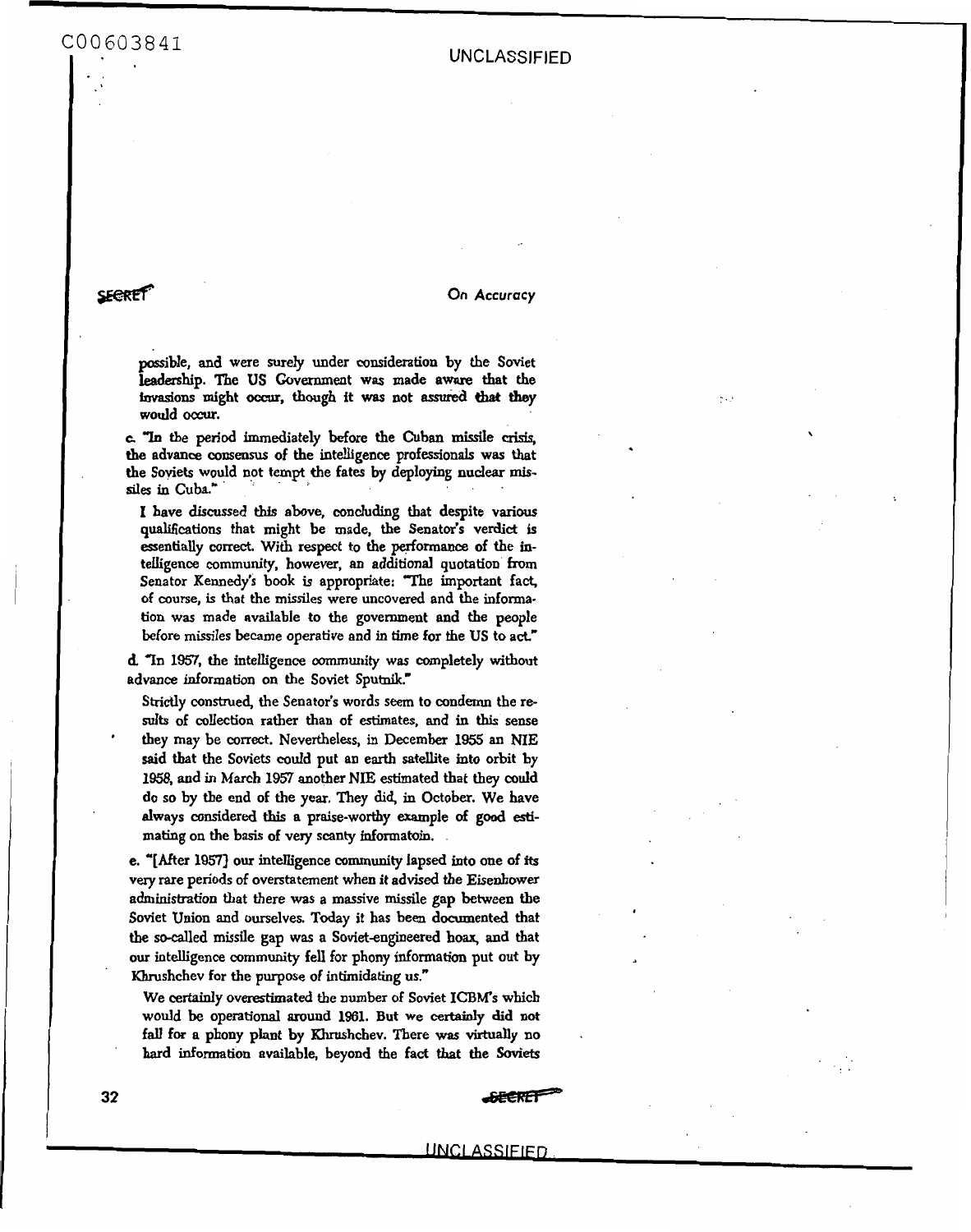**On Accuracy with the contract of the SECRET** 

had successfully **tested an ICBM** in **1957.** The principal **basis for the** overestimate was probably the **opinion of the best US**  missile experts in those early days as to the number of **ICBM's** that *could* be **manufactured m** a given **perid** of time, **granting** , a previous *sucaessful* test Nevertheless, **the** estimates **were**  wrong.

f. **"In more** recent *years,* conversely, . . . **estimates** of **Soviet** intentions **regarding the** *size* **of** Soviet **ICBM forces** have *turaed*  out to be **woefully** conservative.'

A just **criticism,** despite a few defenses that **could** be put **up** 

**These** exhaust the Senator's list **of specifics.** Consider **now** some further general observations which he made: the following **quotation**  combines three passages which were separate in **his speech:** 

**Wen It** comes **to estimates of Soviet fntentfons, however, there** Is **admittedly a** lot of guesswork involved. . . I think it pertinent to point out in this con**nection that** *OUT* **intelligence** community **has** *end* **far more frequently on the Consewative side** than **othenvise in their** estimates **of Soviet capabilities and intentions.** . . **over and over agars the Soviet pexformance in the field of armaments** has **either surprised us completely or sukstantially** *surpassed our*  **estimates"** 

**As** I have **tried** to show in **preceding** parts **of this article,** it **would**  be idle to attempt to prove or disprove these statements by objective and **statistical** analysis. **With** respect to numbers **of** Soviet weapons, one could *easily* make up a list of projections **which** were too **low, another** of **those** which **were** too **high,** another **of** tbose **which were substantially correct,** and a **final** one-very short-of those **which,**  thanks **more** to luck **than** wisdom, **were** precisely *mrrect.* **The projee tion** of **numbers,** however, is the **most** precarious **of all** estimative , exercises; **there** is **indeed "a** lot **of guesswork** involved," **especially as**  one **looks** beyond the **wo** *or* three years subsequent **to** the **date when**  the estimate is **written.** 

Suppose **we try** one *tesf* however, **using** the somewhat non-objeotive **criterion of 'importance?** Probably **all** would *agree* that it is important to forecast with reasonable accuracy the **appearance of** new Soviet **weapons** *systems,* **and** *to* do **so** well **ahead** *of* **their initial opera***tiod* **dates.** Robably **most** would **agree further** that the **weapolls**  systems mentioned in **the** following list **were the most** important to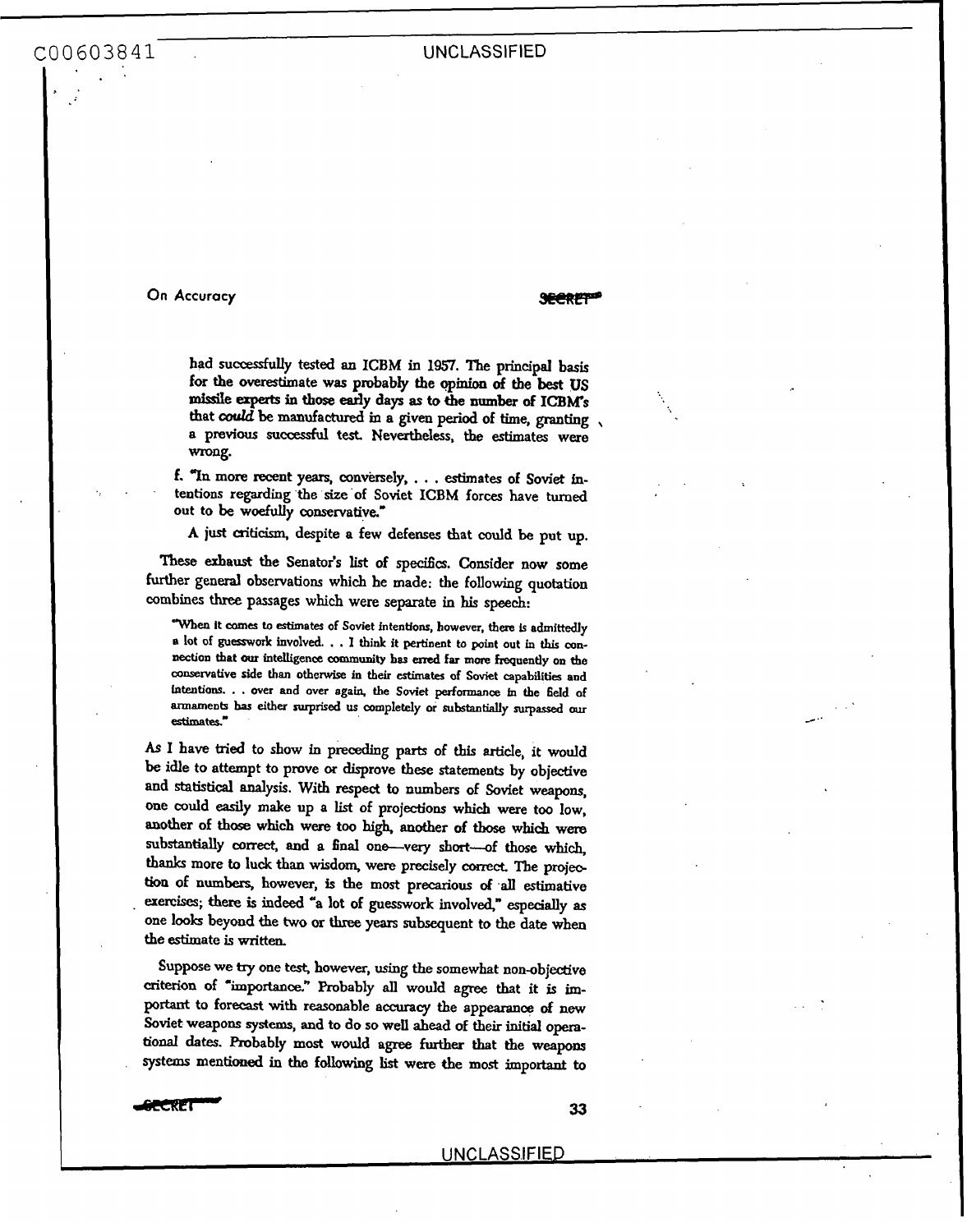**SEERET** 

**On** *Accuracy* 

forecast, **though others might certainly be added. Here is the record of ms in this matter:** 

**a.** In 1950 (the first year of National Intelligence Estimates in present **form), jet medium** bombers were **forecast for the** Soviet **forces in 1953; they appeared in 1954.** 

**b. In 1951,** thanks **to the appearance of a** *single air&* **Identified as a heavy** bomber **(the** *so-called* **Type 31, neva thereafter seen) heavy bombers were** thenceforth **estimated to be brought into Soviet farces; they were in 10%.** 

**c In October N53, an** *NIE* **said that a Soviet stuface-to-dr missile of native design could be developed by 1955; the first SA-1 missiles** (based **on a** German **design) became operational around Moxow in 1853; all sites were operational by 1956. The** first **SA4 battalion became operationd in 1058** *or* **early 1959.** 

**d. In October 1954. an NIE said that t& Soviets could have an ICBM**  ready for series production about 1963, or at the earliest possible date in **1960; tbc** *SS-6* **became operational in 1960.** 

**e. Io 1951, an NIE said that the Soviets could not have an ABM by 1962, In 1959 the estimate was that the Soviets were pushing hard on the pmb lern and muld have n 6rst operational** capability **with an ABM in the period 1963-1966; the Moscow ABM system began to** be **operational in 1968.** 

**f. In 1985, an NE said that the Soviets would probably produw a new des of ballistic missile submarine, that it would almost certainly be nuclear**  powered. **and** *that it* **would** *carry* **perhaps** *6-12* **missiles of** *en* **hproved type. That NIE also judged that a new minile with about 1,OOO nm. range would -me into service in 1967-1968. These** estimates **were made purely on the**  basis **of Soviet requirements; there was no hard evidence of** *such* **developments at the time. In 1966 we saw the first unit of the new Y-class submarine** having 16 launch tubes, and the Soviets began testing a new missile with **an estimated range of 1,300 n.m.; this system--submarine and missile-be-CBme operational in 1888.** 

**g. Ln 1985. an ME said that the Soviets dd probably attain an opera**tional **capability** with **a multiple independently guided re-entry vehicle (MIRV) in the period 1970-1975.** 

**I** think **it true to say that in the past fifteen or twenty years no important new Soviet weapons system** has **appeared which had not been heralded in advance in National Intelligence Estimates. The** initial **operational dates have often been** wrong, **but as the above** citations **indicate they have usually been wrong** because they **have set the date too early; they have not** *"erred* **far more frequently on the** conserva**tive side** than **otherwise."**  g. In 1965, an NIE said that the Soviets could probably attain an operational capability with a multiple independently guided re-entry vehicle (MIRV) in the period 1970-1975.<br> **1** think it true to say that in the past fift

.